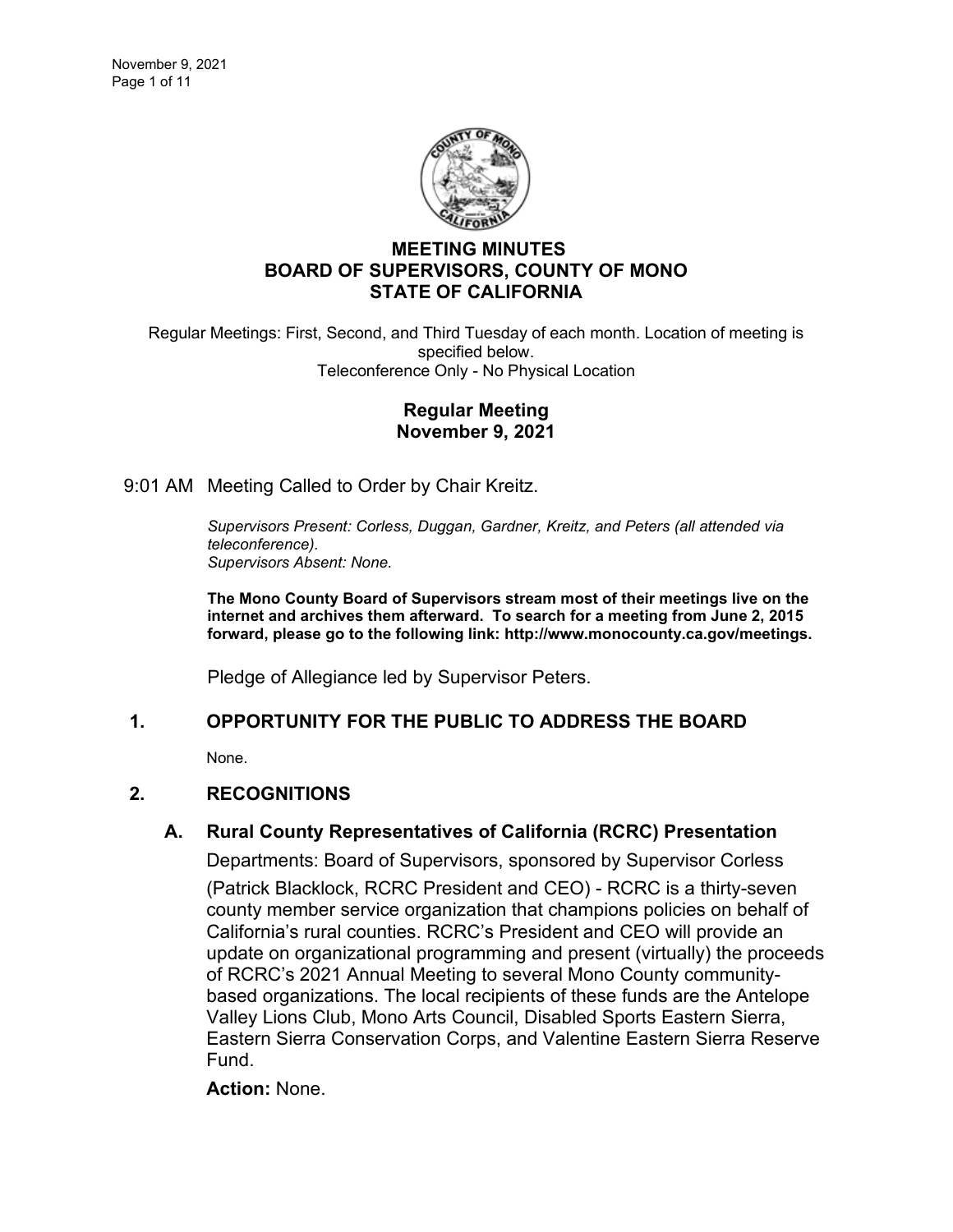#### **Patrick Blacklock, RCRC President and CEO:**

• Provided background on RCRC

#### **Supervisor Corless:**

- Presented proceeds of RCRC's 2021 Annual Meeting to the local recipients
	- o Mike Katusich, Richard Malekos, Antelope Valley Lions Club
	- o Laura Beardsley, Disabled Sports Eastern Sierra
	- o Agnes Vianzon, Eastern Sierra Conservation Corps
	- o Kristin Reese, Mono Arts Council
	- o Carol Blanchette, Valentine Eastern Sierra Reserve Fund

# **3. COUNTY ADMINISTRATIVE OFFICER**

### CAO Report regarding Board Assignments

### **Bob Lawton, CAO:**

- Solid Waste negotiations
- Mammoth Lakes Town Council staff presentation on redistricting in Mono County
- ESCOG Special meeting
- Meeting on collective bargaining agreements
- Met with Town Manager Dan Holler discussed Emergency Operations Office brought before Board at November 2 meeting, have asked staff to look for available salary savings in County Administrators Office
- Anticipate making a presentation to Town Council regarding OES proposal
- Participated in NACo Finance, Pensions, and Intergovernmental Affairs Steering **Committee**
- Another call today on the Infrastructure Bill
- Meeting with First 5 Mono Executive Director Molly DesBaillets
- Participated in first Implicit Bias Training offered last night

### **4. DEPARTMENT/COMMISSION REPORTS**

#### **Janet Dutcher, Finance Director:**

• Recognized that Thursday is Veteran's Day and requested Board adjourn in honor of our veterans

#### **Alicia Vennos, Economic Development Director:**

- Winners of the 2021 Central California SBDC Regional Small Business Awards were announced last week – Mono County's Lynn and Don Morton, owners of Sierra Crest Real Estate in June Lake, won the Recovery/Resilient Business of the Year Award
- Roll out of the CERF Program \$600 million Community Economic Resilience Fund established by SB 162 within the workforce services branch

## **5. CONSENT AGENDA**

(All matters on the consent agenda are to be approved on one motion unless a board member requests separate action on a specific item.)

### **A. [Board Minutes](https://agenda.mono.ca.gov/AgendaWeb/CoverSheet.aspx?ItemID=13724&MeetingID=807)**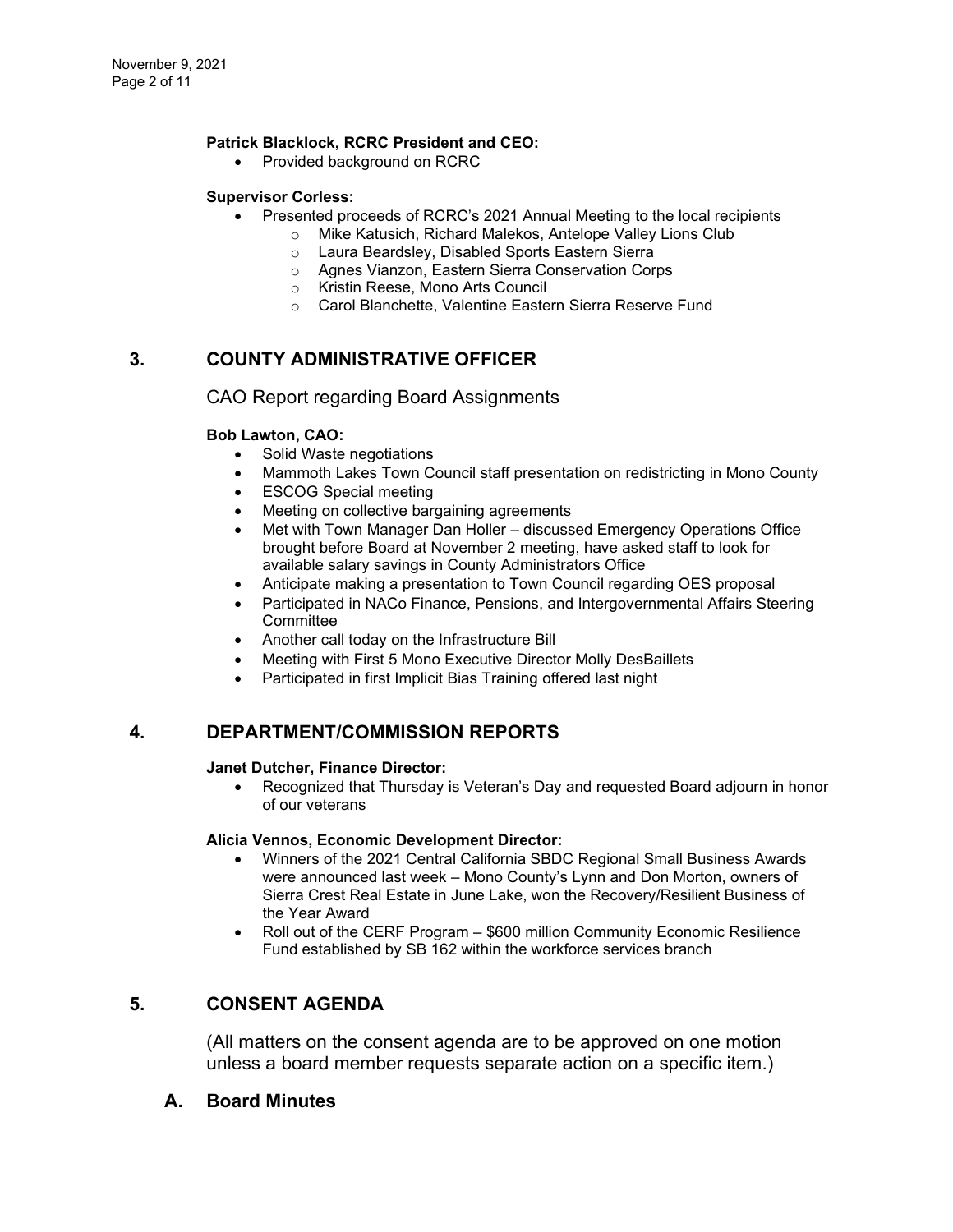Departments: Clerk of the Board

Approval of the Board Minutes from the Regular Meetings in October 2021.

## **Action:**

1) Approve the Board Minutes from the Regular Meeting on October 5, 2021.

2) Approve the Board Minutes from the Regular Meeting on October 12, 2021.

**Duggan motion. Corless seconded. Vote: 5 yes, 0 no M21-239**

# **B. [Ordinance Rescinding Chapter 2.08 of the Mono County Code](https://agenda.mono.ca.gov/AgendaWeb/CoverSheet.aspx?ItemID=13717&MeetingID=807)  [Pertaining to Supervisorial Districts](https://agenda.mono.ca.gov/AgendaWeb/CoverSheet.aspx?ItemID=13717&MeetingID=807)**

Departments: County Counsel

Proposed ordinance rescinding Chapter 2.08 of the Mono County Code pertaining to supervisorial districts in anticipation and preparation of the adoption of new district boundaries pursuant to Elections Code section 21500.

**Action:** Adopt ordinance ORD21-12, Rescinding Chapter 2.08 of the Mono County Code Pertaining to Supervisorial Districts.

**Duggan motion. Corless seconded. Vote: 5 yes, 0 no ORD21-12**

# **C. [Amendment to Contract Agreement with Caporusso Communications](https://agenda.mono.ca.gov/AgendaWeb/CoverSheet.aspx?ItemID=13719&MeetingID=807)**

Departments: Economic Development

Proposed contract amendment with Caporusso Communications.

**Action:** Approve, and authorize the County Administrator to sign, amendment of existing Caporusso Communications contract with Mono County to include \$15,000 for media and public relations services for the Economic Development Department. New contract total will be \$105,000.

**Duggan motion. Corless seconded. Vote: 5 yes, 0 no M21-240**

**D. [2021 Snow Removal Priorities](https://agenda.mono.ca.gov/AgendaWeb/CoverSheet.aspx?ItemID=13695&MeetingID=807)** Departments: Public Works - Roads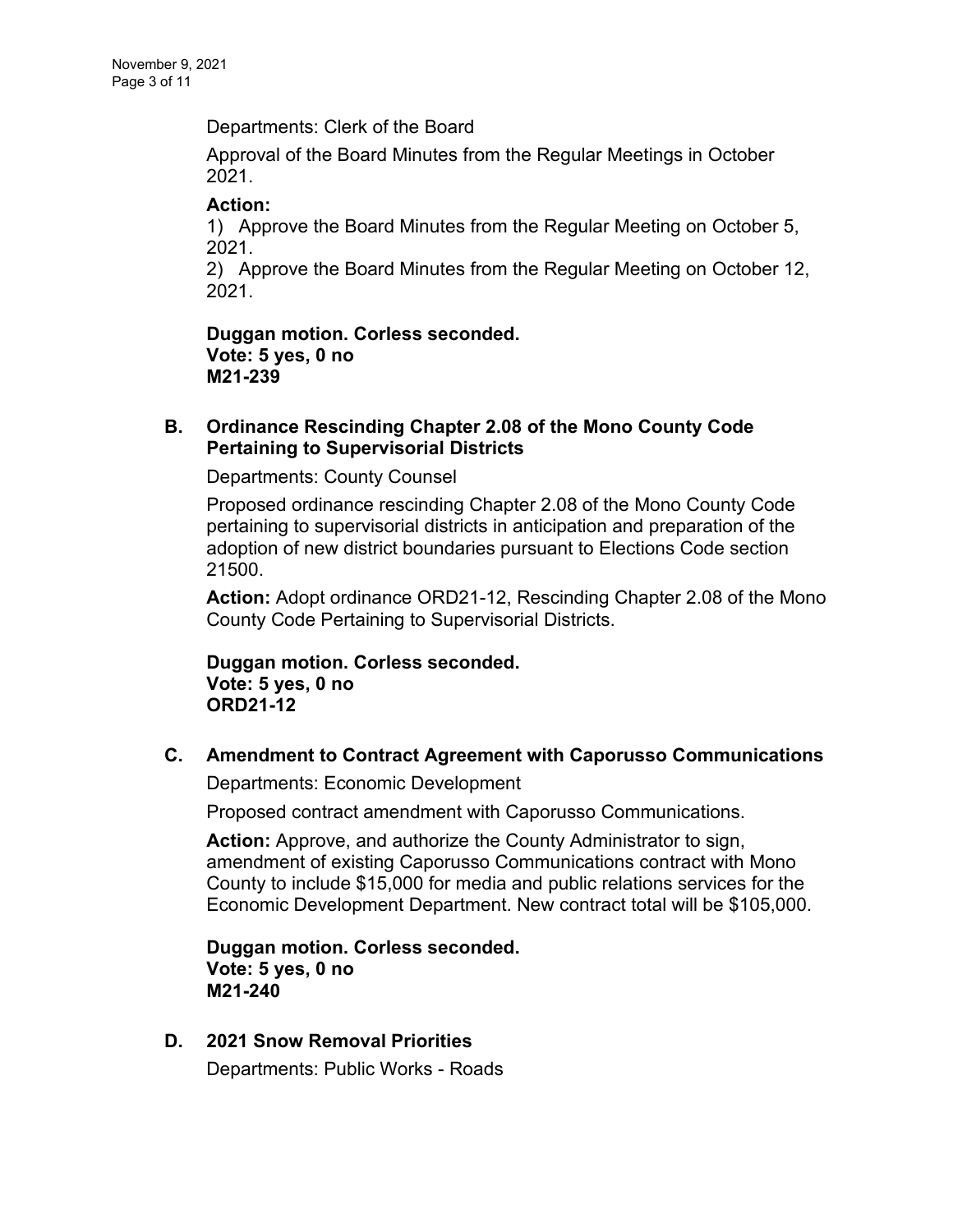The Board of Supervisors annually considers policies, procedures, and priorities for the Department of Public Works' snow removal operations that are memorialized through Board Resolution, with supporting written policies and a countywide map.

**Action:** Adopt Resolution No. R21-76, "A Resolution of the Mono County Board of Supervisors Re-Establishing Snow Removal Policies, Procedures, and Priorities for County-Maintained Roads."

## **Duggan motion. Corless seconded. Vote: 5 yes, 0 no R21-76**

#### **Supervisor Duggan:**

- Difference between this item and the one that came before the Board last April
- Class 1 roads resources to take care of Class 1 roads separately
- Benton Crossing Road
- Communication Plan process to get information out to those that are waiting for their area to be plowed

### **Kevin Julian, Road Operations Superintendent:**

- Last April maintained mileage
- Snow removal priority is specifically about which order the routes will be plowed, which roads are classified for snow removal
- Benton Crossing Road start in Benton and work out to the Green Church

# **E. [FY 2020-21 COVID-19 Hospital Preparedness Program \(HPP\)](https://agenda.mono.ca.gov/AgendaWeb/CoverSheet.aspx?ItemID=13733&MeetingID=807)  [Supplemental Funding Award Number COVID-19-2602 Appropriations](https://agenda.mono.ca.gov/AgendaWeb/CoverSheet.aspx?ItemID=13733&MeetingID=807)  [Request](https://agenda.mono.ca.gov/AgendaWeb/CoverSheet.aspx?ItemID=13733&MeetingID=807)**

### Departments: Public Health

FY 2020-21 COVID-19 Hospital Preparedness Program (HPP) Supplemental Funding Award Number COVID-19-2602 Appropriations Request.

**Action:** Approve increasing appropriations in the amount of \$119,428, funded with new grant revenues to support the public health response to COVID-19 retroactively for fiscal year 2020-2021 in the Public Health Department's bioterrorism fund (requires 4/5ths vote approval).

**Duggan motion. Corless seconded. Vote: 5 yes, 0 no M21-241**

## **6. CORRESPONDENCE RECEIVED**

Direction may be given to staff regarding, and/or the Board may discuss, any item of correspondence listed on the agenda.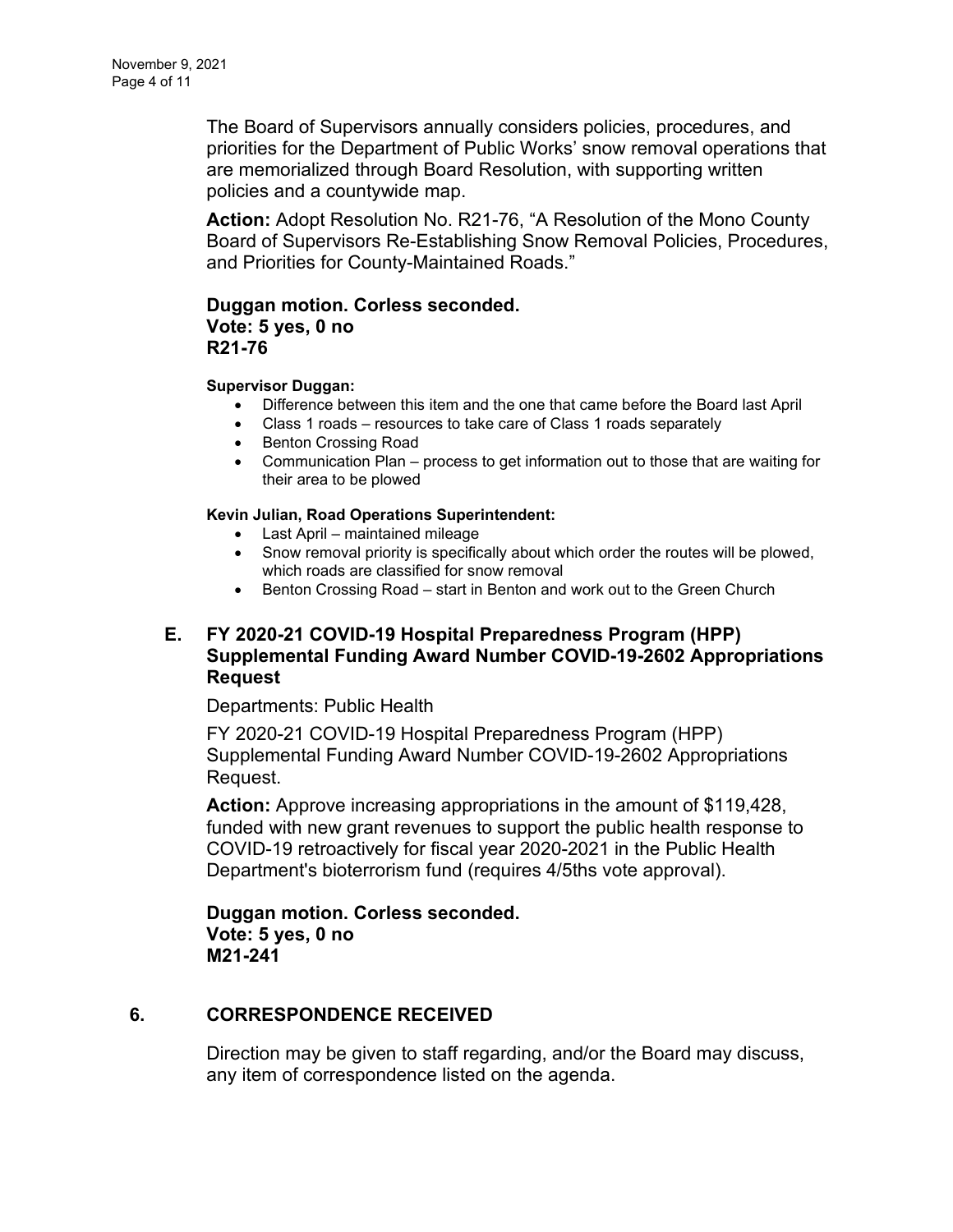*The Board acknowledged receipt of the correspondence.*

## **A. [Letter from Mono County Superior Court Regarding Public Health](https://agenda.mono.ca.gov/AgendaWeb/CoverSheet.aspx?ItemID=13725&MeetingID=807)  [Department](https://agenda.mono.ca.gov/AgendaWeb/CoverSheet.aspx?ItemID=13725&MeetingID=807)**

A letter from the Mono County Superior Court expressing appreciation for the work of the Mono County Public Health Department, specifically Deputy Director of COVID Operations/Infection Preventionist, Jennifer Burrows and Community Health Outreach Specialist Magnolia Barra.

### **B. [Federal Energy Regulatory Commission \(FERC\) Letters re: Dams Part](https://agenda.mono.ca.gov/AgendaWeb/CoverSheet.aspx?ItemID=13726&MeetingID=807)  [of the Lee Vining Creek Project, FERC Project No. 1388-CA](https://agenda.mono.ca.gov/AgendaWeb/CoverSheet.aspx?ItemID=13726&MeetingID=807)**

Federal Energy Regulatory Commission (FERC) letters regarding the following: (1) H&H Analyses for Saddlebag Lake Dam and Tioga Lake Dam; (2) Authorization to Use the Traditional Licensing Process; (3) Notice of Intent to File License Application, Filing of Pre-application Document, and Approving Use of the Traditional Licensing Process.

### **C. [Letter from Wildlife Conservation Board \(WCB\) Regarding Projects](https://agenda.mono.ca.gov/AgendaWeb/CoverSheet.aspx?ItemID=13728&MeetingID=807)  [Proposed](https://agenda.mono.ca.gov/AgendaWeb/CoverSheet.aspx?ItemID=13728&MeetingID=807)**

A letter from the Wildlife Conservation Board (WCB) regarding a proposal to consider the allocation of funds for a grant to provide necessary infrastructure to meet the needs of the growing community and future interest in White Mountain Research Center. The proposal is scheduled for the November 18, 2021 WCB meeting.

*Break: 10:17 AM Reconvened: 10:25 AM*

## **7. REGULAR AGENDA - MORNING**

### **A. [Mammoth Lakes Housing Presentation on Access Apartments Project](https://agenda.mono.ca.gov/AgendaWeb/CoverSheet.aspx?ItemID=13715&MeetingID=807)**

Departments: Board of Supervisors, sponsored by Chair Kreitz

(Patricia Robertson, Mammoth Lakes Housing Executive Director) - Mammoth Lakes Housing will provide a presentation on their Access Apartments Project in Mammoth Lakes.

### **Action:** None.

#### **Patricia Robertson, Mammoth Lakes Housing Executive Director:**

• Presentation – background, public outreach, income limits and rents, timeline, project costs, financing, sponsorship opportunities, Mono County contribution/possible resources

## **B. [Receive Strategic Planning Update](https://agenda.mono.ca.gov/AgendaWeb/CoverSheet.aspx?ItemID=13753&MeetingID=807)**

Departments: County Administrative Officer

(Robert Bendorf) - During 2019, Mono County Supervisors and staff developed a five-year Strategic Plan, consistent with the County's Vision,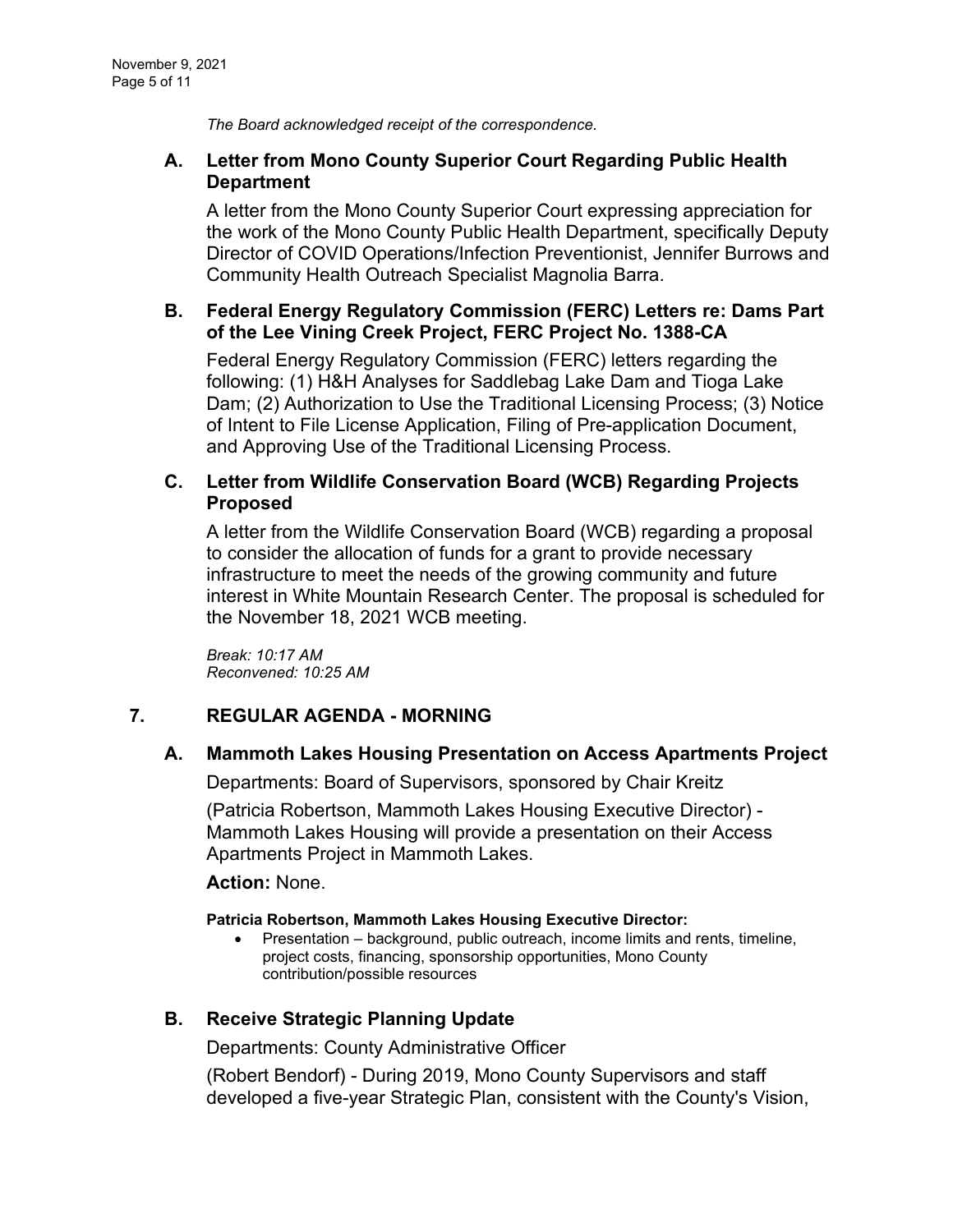Mission and Values.

In July 2021, the Board of Supervisors and County Department Heads held retreats, facilitated by Robert Bendorf, to discuss priorities and outcomes for a Strategic Plan Update.

Mr. Bendorf will provide the Board with an update on the process and potential outcomes and provide status on outreach strategies as well a Community Webinar scheduled for November 15, 2021

### **Action:** None.

### **Robert Bendorf, Consultant:**

• Presentation – background, current strategic plan, what are we trying to achieve, strategic focus areas, strategic planning process, core strategic planning elements – assessment, engagement, development, implementation, next steps

# **C. [Agreement with Beth Cohen, dba Organizational Mind Group](https://agenda.mono.ca.gov/AgendaWeb/CoverSheet.aspx?ItemID=13723&MeetingID=807)**

### Departments: CAO

(Robert C. Lawton, CAO) - Proposed contract with Beth Cohen, dba Organizational Mind Group, for ongoing Employee Wellness, 360 Evaluation, and Behavioral Health Department consulting services. The proposed contract consolidates and replaces three separate contracts with Beth Cohen for these services.

**Action:** Approve County entry into proposed contract with Beth Cohen, dba Organizational Mind Group for Employee Wellness, 360 Evaluation, and Behavioral Health Department consulting services, for a 12-month period commencing September 11, 2021, and terminating September 10, 2022, and a not-to-exceed amount of \$115,000. Authorize the Chair to execute said contract on behalf of the County.

### **Corless motion. Gardner seconded. Vote: 5 yes, 0 no M21-242**

**Bob Lawton, CAO:**

• Presented item

## **D. [COVID-19 \(Coronavirus\) Update](https://agenda.mono.ca.gov/AgendaWeb/CoverSheet.aspx?ItemID=13584&MeetingID=807)**

Departments: CAO, Public Health

(Robert C. Lawton, CAO, Bryan Wheeler, Public Health Director) - Update on Countywide response and planning related to the COVID-19 pandemic.

**Action:** None.

#### **Bryan Wheeler, Public Health Director**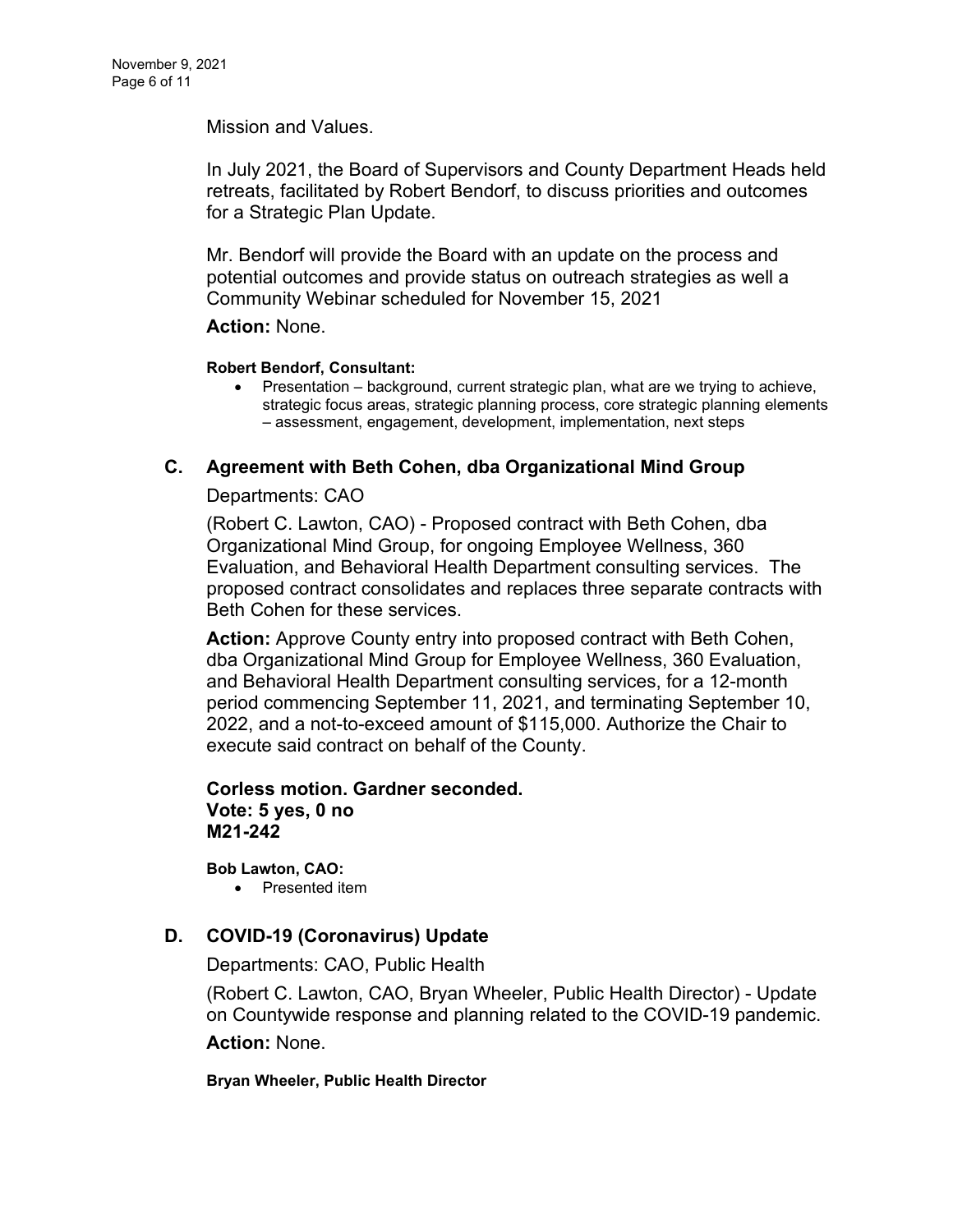- PPT presentation (can be found under Supporting Documents on the meeting webpage: https://monocounty.ca.gov/bos/page/board-supervisors-133) – recent metrics, recent Mono County resident death, Counties with masking mandates in California, Mammoth Hospital status, Mono County vaccination rate and data
- **Boosters**
- Vaccines for 5-11 year olds first clinic in Mammoth on Friday, 125 individuals

#### **Chair Kreitz**

• Would like to see mask mandate in Mono County lifted or only a mandate for the unvaccinated

### **E. [Mountain View Fire Update and Review of Emergency Declarations](https://agenda.mono.ca.gov/AgendaWeb/CoverSheet.aspx?ItemID=13662&MeetingID=807)**

Departments: Mountain View Fire Emergency Operations Center

(Justin Nalder, EOC Director) - Review of continuing need for Board of Supervisor's November 17, 2020, Declaration of Local Emergency of and Mono County Health Officer's November 19, 2020, Declaration of Local Health Emergency for the Mountain View Fire.

**Action:** Find that there is a need to continue the local state of emergency declared on November 17, 2020 and/or the local health emergency declared on November 19, 2020 (ratified by the Board on November 24, 2020).

**Peters motion. Corless seconded. Vote: 5 yes, 0 no M21-243**

#### **Justin Nalder, EOC Director:**

- Ongoing remediation efforts
- Protocols clean up requirements, standard for contractors
- Awaiting final decision from State regarding whether or not they will be covering the full amount of recovery costs that we incurred
- Recommend continuation of declaration of local emergency and local health emergency

### **F. [Resolution for Exemption from SB 1383 -](https://agenda.mono.ca.gov/AgendaWeb/CoverSheet.aspx?ItemID=13685&MeetingID=807) Mandatory Organics [Collection](https://agenda.mono.ca.gov/AgendaWeb/CoverSheet.aspx?ItemID=13685&MeetingID=807)**

Departments: Public Works - Solid Waste

(Justin Nalder, Solid Waste Superintendent) - Proposed resolution to affirm an exemption from the requirements of mandatory organics collection services.

**Action:** Adopt proposed resolution R21-77, affirming an exemption from the requirements of mandatory organics collection services.

**Gardner motion. Duggan seconded. Vote: 5 yes, 0 no R21-77**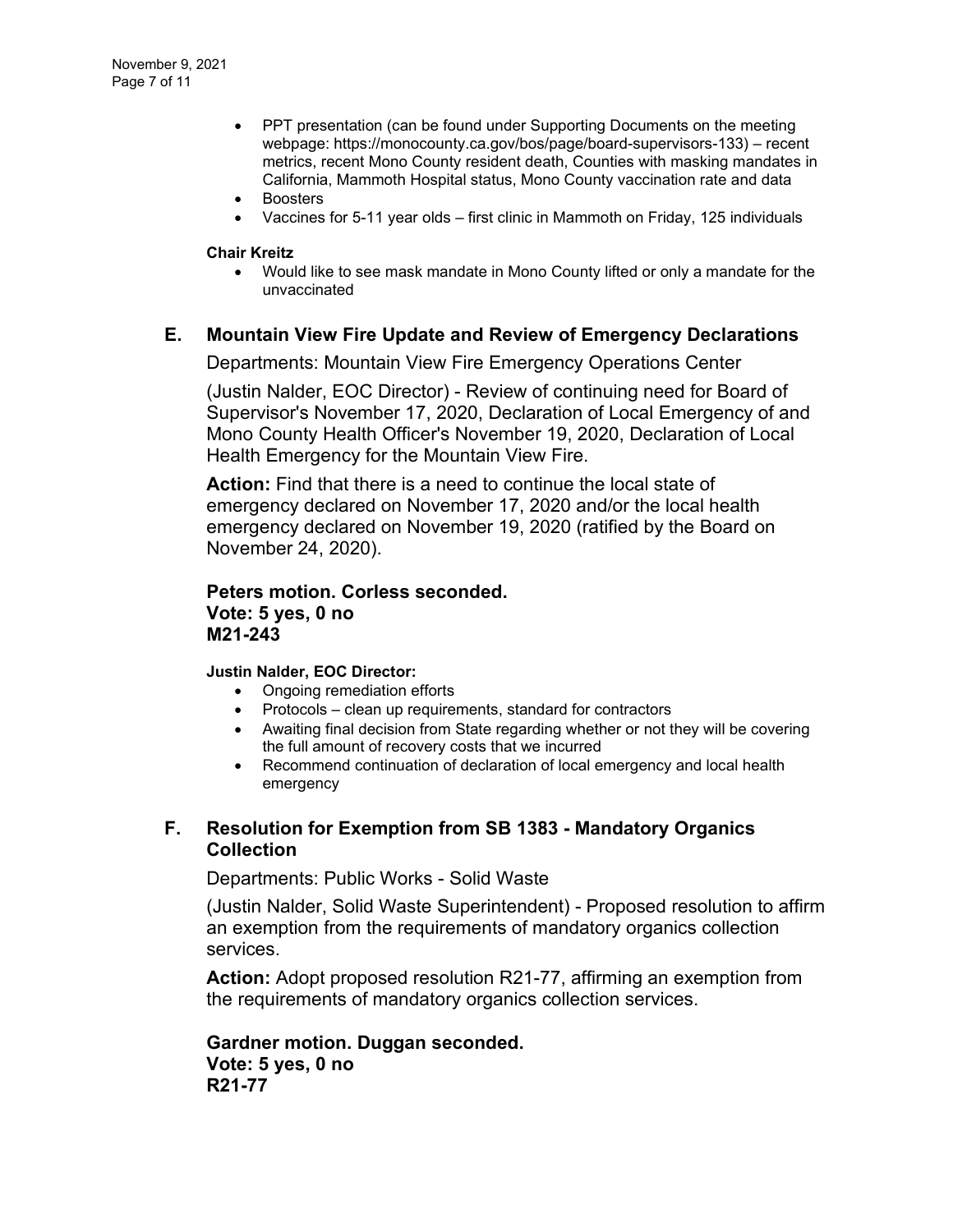### **Justin Nalder, Solid Waste Superintendent:**

• Presented item

## **G. [Inmate Welfare Fund Annual Report, Fiscal Year 2020-2021](https://agenda.mono.ca.gov/AgendaWeb/CoverSheet.aspx?ItemID=13722&MeetingID=807)**

## Departments: Sheriff

California Penal Code Section 4025(e) states: The money and property deposited in the inmate welfare fund shall be expended by the sheriff primarily for the benefit, education, and welfare of the inmates confined within the jail. … An itemized report of these expenditures shall be submitted annually to the board of supervisors.

### **Action:** None.

### **Sheriff Braun:**

- Transport vehicle purchased
- Miscellaneous jail education tablets

#### **Chair Kreitz:**

- Inmate education line item in the budget
- Request future line item specifying education expenses

### **8. OPPORTUNITY FOR THE PUBLIC TO ADDRESS THE BOARD**

None.

## **9. CLOSED SESSION**

*Closed Session: 11:57 AM* 

*Reconvened: 12:31 PM*

No action to report out of Closed Session.

## **A. Closed Session - [Labor Negotiations](https://agenda.mono.ca.gov/AgendaWeb/CoverSheet.aspx?ItemID=13570&MeetingID=807)**

CONFERENCE WITH LABOR NEGOTIATORS. Government Code Section 54957.6. Agency designated representative(s): Bob Lawton, Stacey Simon, Janet Dutcher, Anne Frievalt, and Ryan Roe. Employee Organization(s): Mono County Sheriff's Officers Association (aka Deputy Sheriff's Association), Local 39 - majority representative of Mono County Public Employees (MCPE) and Deputy Probation Officers Unit (DPOU), Mono County Paramedic Rescue Association (PARA), Mono County Public Safety Officers Association (PSO). Unrepresented employees: All.

## **THE AFTERNOON SESSION WILL RECONVENE NO EARLIER THAN 12:30 P.M.**

# **10. OPPORTUNITY FOR THE PUBLIC TO ADDRESS THE BOARD**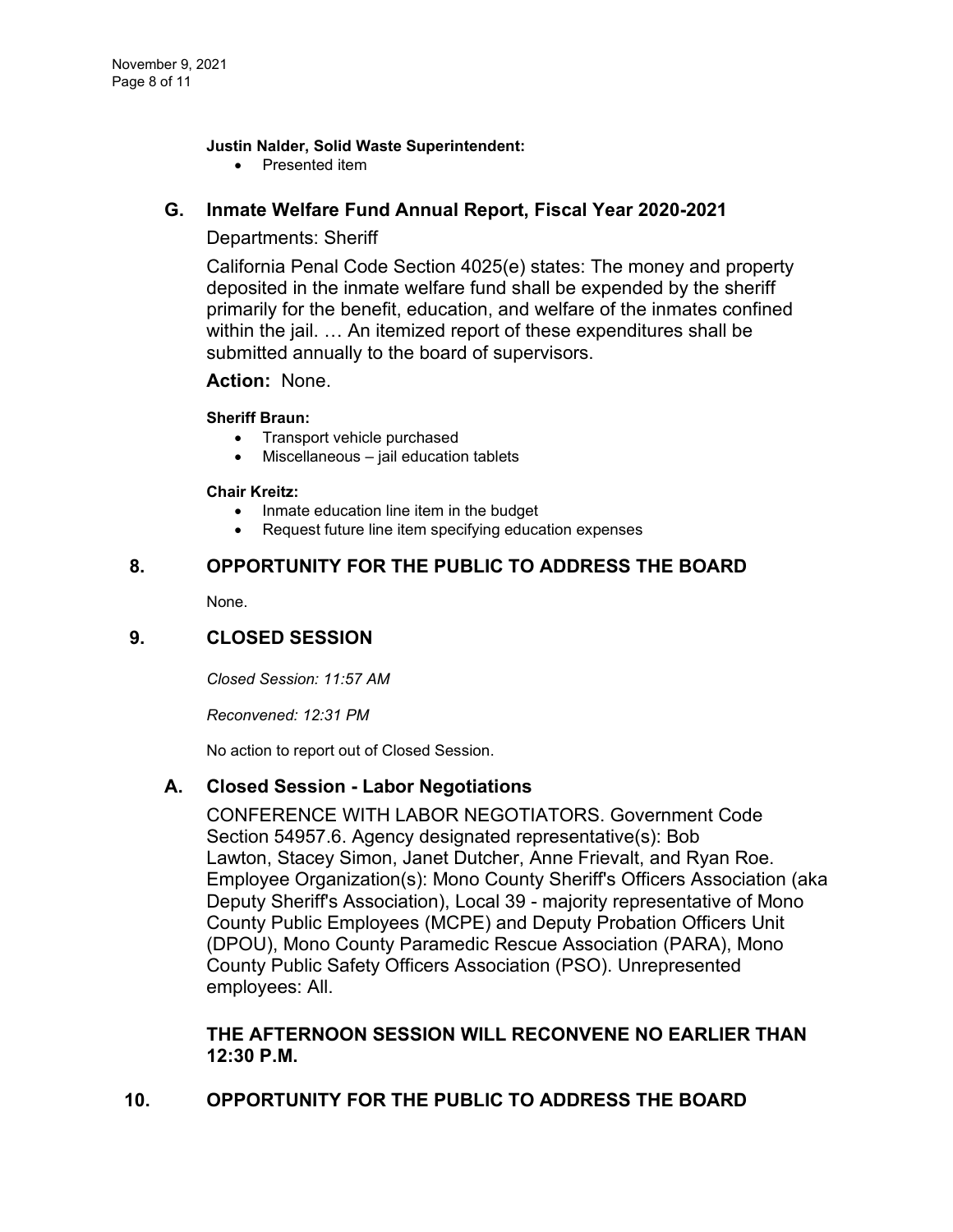None.

### **11. REGULAR AGENDA - AFTERNOON**

### **A. [CalPERS Pension Workshop](https://agenda.mono.ca.gov/AgendaWeb/CoverSheet.aspx?ItemID=13680&MeetingID=807)**

#### Departments: Finance

(Janet Dutcher, Finance Director; Dan Matusiewicz of GovInvest, Inc.) - Presentation by GovInvest, Inc. covering pension basics, CalPERS policy and investment strategies, current challenges, and how Mono County is doing, including projection of the unfunded accrued liability, its funded status, contribution requirements, and future budgetary impacts.

### **Action:** None.

#### **Janet Dutcher, Finance Director:**

• Introduced item

#### **Dan Matusiewicz, GovInvest, Inc.:**

• Presentation – building blocks of pension funding, hurdles and considerations, how is Mono County doing

### **12. BOARD MEMBER REPORTS**

#### **Supervisor Corless:**

- 11/3 National Assoc. of Counties Public Lands Steering Committee Virtual PILT (Payment in lieu of taxes) fly-in, met with Sen. Leahy's staff to talk about PILT and funding public land management agencies.
- 11/4 Great Basin Unified Air Pollution Control District board meeting and Mono Lake Air and Water Workshop in Lee Vining, excellent presentations from Kutzadika tribe, Mono Lake Committee, affiliated researchers and air district staff on the status of continued, persistent PM-10 pollutant levels exceeding EPA standards. Notably absent from the meeting was the LA Dept of Water and Power, who declined to send any representatives to participate in this excellent workshop.
- 11/8 Implicit Bias Training great presentation and facilitation by Dr Rita Cameron Wedding on an important topic to improve county services for all by increasing equity and building awareness of how implicit bias impacts our work. Thank you to county clerk Scheereen Dedman for organizing, and to all employees who attended.

### **Supervisor Duggan:**

- $\bullet$  11/4/21
	- o I participated in the meeting of the Governing Board of the GBUAPCD along with Supervisor Corless. Highlight of the day the Mono Air & Water Workshop where APCO Phill Kiddoo and staff organized an impressive list of speakers from 9 agencies that presented the water, land, and air history of the Mono Basin. LADWP sent late notice that they would not be participating in the workshop. The esteemed panel offer various perspectives they backed up with science and data on the outlook for reaching compliance with State Water Board D1631 directives. Many voices came to the same conclusion – we must change our approach to water management in the Mono Basic to protect air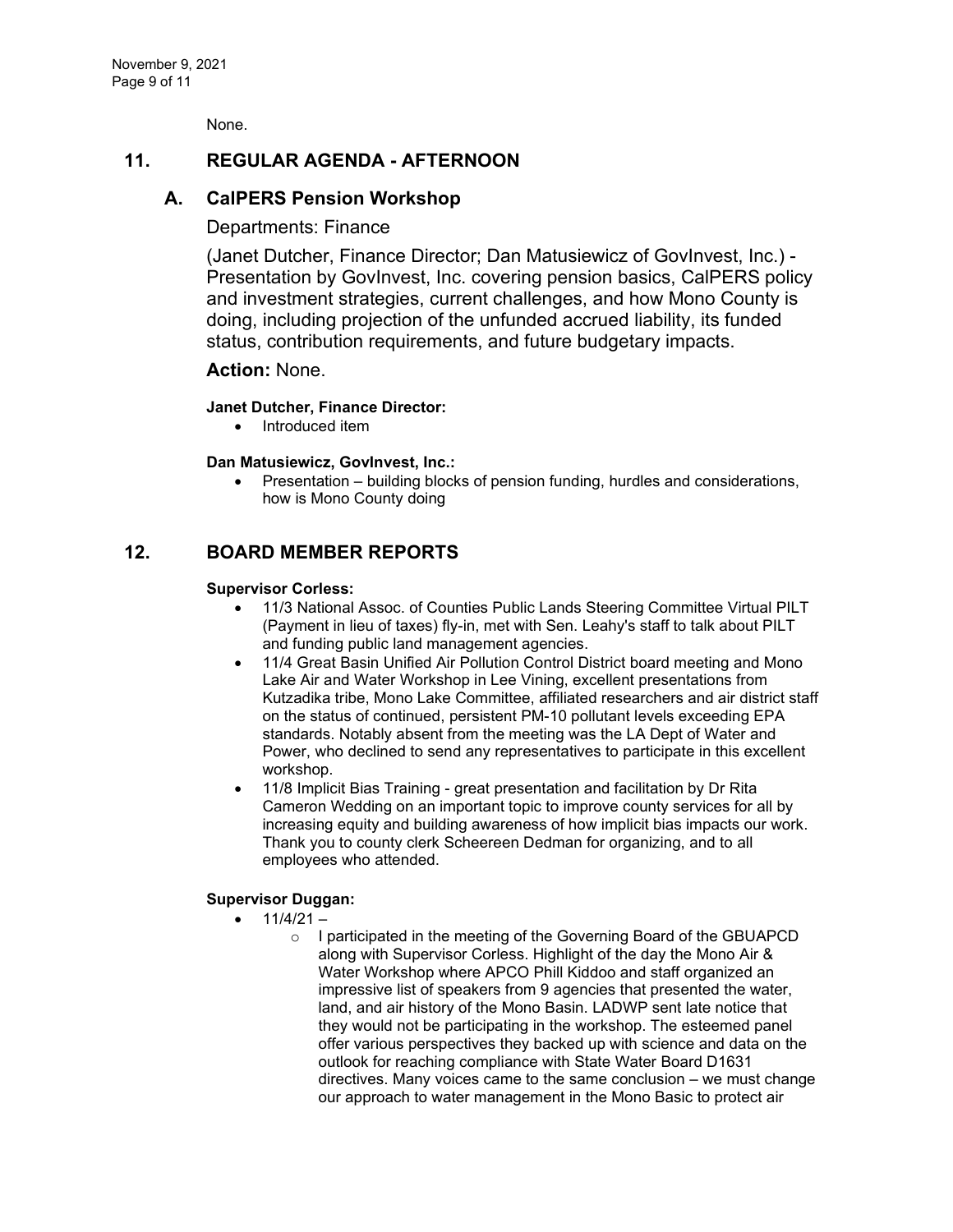quality and critical habitats. Thanks to our hosts at the Mono Lake Indian and Lee Vining Community Center for their hospitality and again to the GBUAPD staff for coordinating the presentation.

- o I participated in the IMACA Board meeting, where new Executive Director Kate Morley is settling into the position. She is continuing to meet regularly with all Department Directors, working to ensure that all contract agreements are appropriately submitted, addressing phone, internet, and IT challenges, and working with the Board on the Valley Apartment loan concerns. I requested information on local holiday activities in the community, especially events in North and South counties servicing seniors and veterans. I will share the information as is becomes available. Staff and Board openings are available, anyone interested in serving can contact Kate Morley at imaca.net.
- 11/8/21
	- o I participated in the LTC meeting, along with Commission Chair Kreitz. Staff presented a review of legislation that pertains to transportation, particularly the Friedman Act, signed by Gov. Newsom. This bill would authorize local authorities and or Caltrans to consider the safety of vulnerable pedestrian groups to lower speed limits under certain circumstances. Along with state and federal funding, staff will priorities projects that would apply under the new law. Various correspondence was reviewed, including a letter of support for the proposed Mammoth 395 Wildlife Crossing Project grant. The Commission approved the 2022 Regional Transportation Improvement Plan, and we received updates from Caltrans and ESTA.

#### **Supervisor Gardner:**

- On Friday Nov. 5 I participated in the monthly meeting of the Kutzadika Tribal Council. Some of the topics discussed at the meeting included the status of the Federal recognition legislation for the Tribe, the Tribe's role in several research projects in the Mono Basin, and the Yosemite All-Tribes meeting.
- Yesterday I participated in the first phase of the Implicit Bias Training with County employees. It was good to get moving on this important work that seeks to ensure equity and justice for our employees and our residents.
- Also, yesterday I participated in the special Board meeting regarding redistricting of our Board of Supervisors five districts.

#### **Chair Kreitz:**

- The CCRH Annual Housing Summit kicked off on Wednesday, November 3. I attended a workshop on affordable housing and the Roadmap Home 2030.
- Later Wednesday, I participated in another meeting of the CCP report writing team. After this meeting, I briefly attended The Parcel ribbon cutting ceremony before heading to Agenda Review, and then to the Town Council meeting.
- •
- The Continuum of Care met on Thursday, November 4th. Wild Iris Executive Director Matias Bernal and California Indian Legal Services Directing Attorney Michael Godbe were added to the CoC Board. We reviewed the budget and upcoming funding opportunities as well as a discussion on the upcoming 2022 Point in Time Count. Later Thursday, I participated in the CCRH Racial Equity workshop.
- CCRH Board meeting was held on Friday, November 5th. The first hour was focused on our continued work on REDI. We reviewed organizational values and broke out into small groups to discuss scenarios of discrimination and how we would respond and what values these situations called us to act upon.